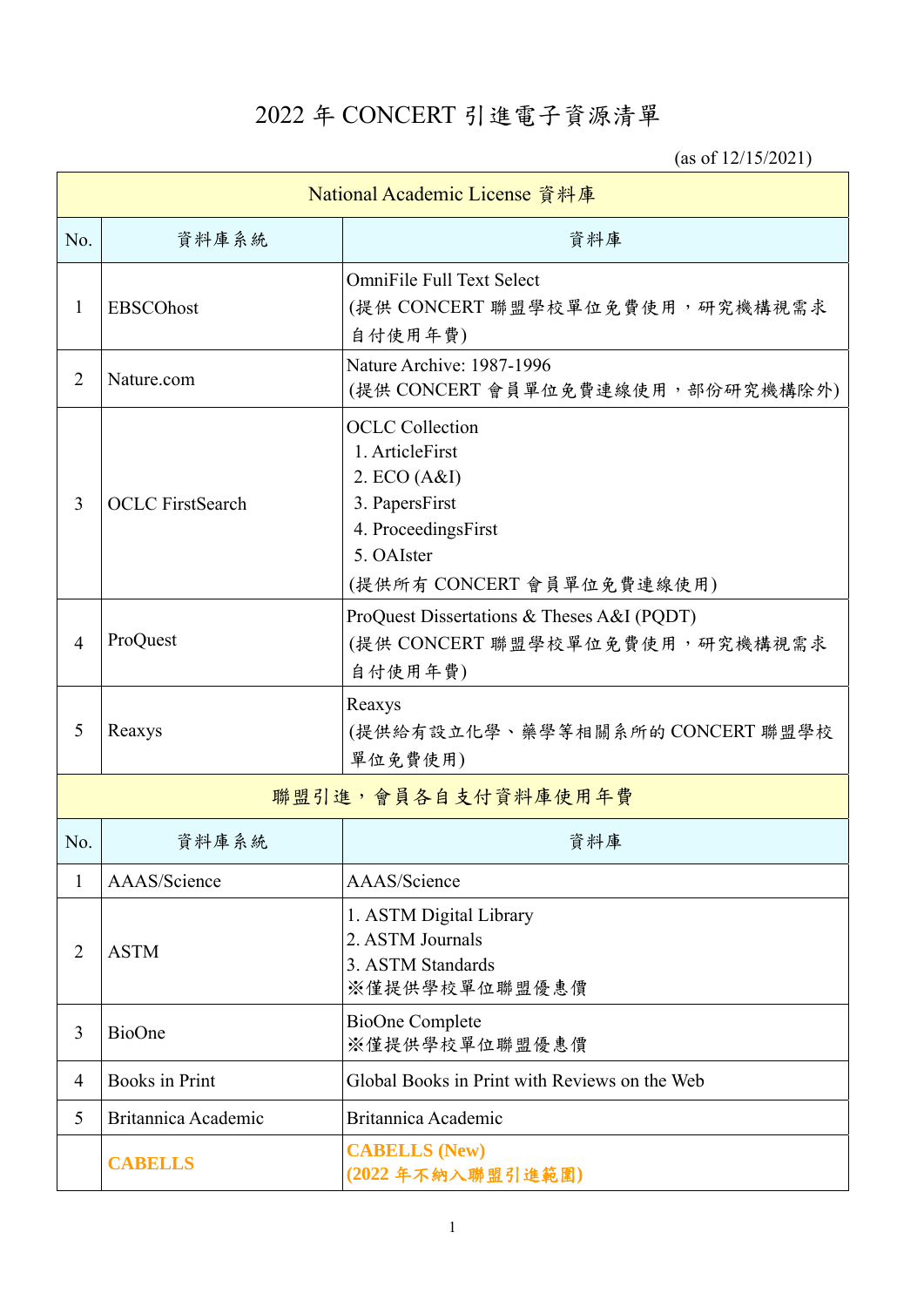| No.            | 資料庫系統                                                                | 資料庫                                                                                                                                                                                                                                                                                                                                                                                                                                                                                                                                                                                                                                 |
|----------------|----------------------------------------------------------------------|-------------------------------------------------------------------------------------------------------------------------------------------------------------------------------------------------------------------------------------------------------------------------------------------------------------------------------------------------------------------------------------------------------------------------------------------------------------------------------------------------------------------------------------------------------------------------------------------------------------------------------------|
|                | <b>East View's Universal</b><br><b>Database<sup>™</sup> Platform</b> | <b>Universal Database of East View Press Publications (UDB-</b><br>EVP) (亞洲綜合期刊庫) (New)<br>(2022年不納入聯盟引進範圍)                                                                                                                                                                                                                                                                                                                                                                                                                                                                                                                         |
| 6              | <b>EBSCOhost</b>                                                     | 1. Academic Search Complete<br>2. Academic Search Elite<br>3. Academic Search Premier<br>4. Art Full Text (H.W. Wilson)<br>5. ATLA Religion Database with ATLA Serials<br>6. Business Source Complete<br>7. Business Source Elite<br>8. Business Source Premier<br>9. CINAHL Collection<br>10. Communication & Mass Media Complete<br>11. EconLit<br>12. EconLit with Full Text<br>13. Education Research Complete<br>14. Hospitality & Tourism Complete<br>15. Library Literature and Information Science Full Text (H.W.<br>Wilson)<br>16. MLA International Bibliography<br>17. OmniFile Full Text Select (H.W. Wilson) (研究機構適用) |
| $\overline{7}$ | Eikon with Datastream for<br>Office                                  | Eikon with Datastream for Office<br>※僅提供學校單位聯盟優惠價                                                                                                                                                                                                                                                                                                                                                                                                                                                                                                                                                                                   |
| 8              | Emerald Insight                                                      | 1. Emerald eCase<br>2. Emerald Journals                                                                                                                                                                                                                                                                                                                                                                                                                                                                                                                                                                                             |
| 9              | Gale                                                                 | 1. Biography in Context<br>2. Literature Resource Center                                                                                                                                                                                                                                                                                                                                                                                                                                                                                                                                                                            |
| 10             | Grolier Online                                                       | Grolier Online                                                                                                                                                                                                                                                                                                                                                                                                                                                                                                                                                                                                                      |
| 11             | HeinOnline                                                           | HeinOnline Academic Core Collection<br>※僅特定研究機構適用                                                                                                                                                                                                                                                                                                                                                                                                                                                                                                                                                                                   |
| 12             | <b>IEEE</b> Xplore                                                   | <b>IEEE Electronic Library</b><br>※僅提供學校單位聯盟優惠價                                                                                                                                                                                                                                                                                                                                                                                                                                                                                                                                                                                     |
| 13             | InCites <sup>TM</sup> Journal Citation<br>Reports <sup>®</sup>       | InCites <sup>™</sup> Journal Citation Reports <sup>®</sup> (Perpetual License)                                                                                                                                                                                                                                                                                                                                                                                                                                                                                                                                                      |
| 14             | <b>JoVE</b>                                                          | 1. Journal of Visualized Experiments<br>2. JoVE Science Education                                                                                                                                                                                                                                                                                                                                                                                                                                                                                                                                                                   |
| 15             | <b>JSTOR</b>                                                         | 1. Arts & Sciences I Collection<br>2. Arts & Sciences II Collection<br>3. Arts & Sciences III Collection                                                                                                                                                                                                                                                                                                                                                                                                                                                                                                                            |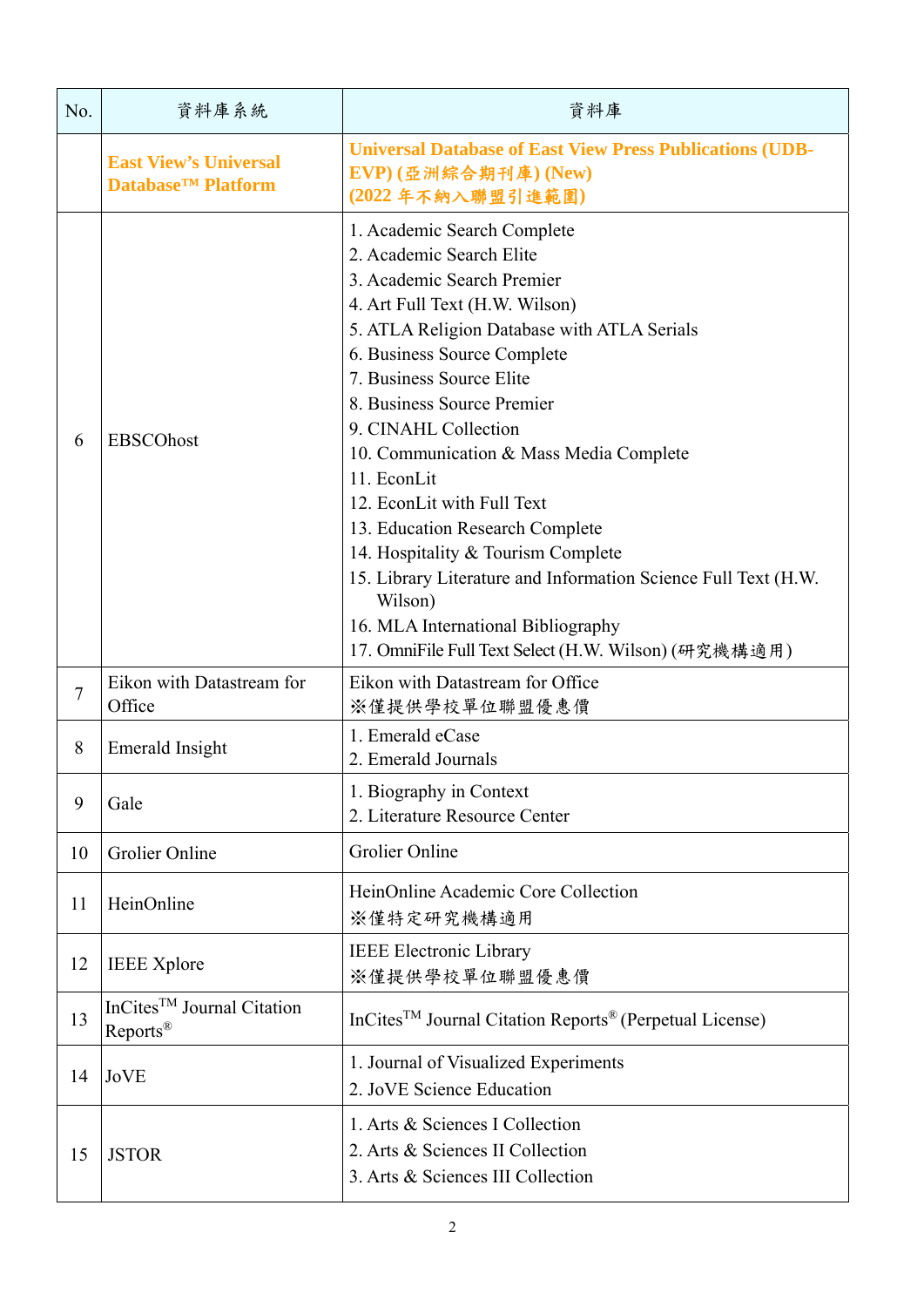| No. | 資料庫系統                      | 資料庫                                                                                                                                                                                                                                                                                                                                                                                                                                                                                                                                                                     |
|-----|----------------------------|-------------------------------------------------------------------------------------------------------------------------------------------------------------------------------------------------------------------------------------------------------------------------------------------------------------------------------------------------------------------------------------------------------------------------------------------------------------------------------------------------------------------------------------------------------------------------|
| 15  | <b>JSTOR</b>               | 4. Arts & Sciences IV Collection<br>5. Arts & Sciences V Collection<br>6. Arts & Sciences VI Collection<br>7. Arts & Sciences VII Collection<br>8. Arts & Sciences VIII Collection<br>9. Arts & Sciences IX Collection<br>10. Arts & Sciences X Collection<br>11. Arts & Sciences XI Collection<br>12. Arts & Sciences XII Collection<br>13. Arts & Sciences XIII Collection<br>14. Arts & Sciences XIV Collection<br>15. Arts & Sciences XV Collection<br>16. Health & General Sciences Collection<br>17. Life Sciences Collection<br>18.SUSTAINABILITY (永續發展系列) (New) |
| 16  | Medici.tv                  | Medici.tv                                                                                                                                                                                                                                                                                                                                                                                                                                                                                                                                                               |
| 17  | nature.com                 | Nature Journals; Academic Journals on nature.com                                                                                                                                                                                                                                                                                                                                                                                                                                                                                                                        |
| 18  | Naxos Music Library        | Naxos Music Library                                                                                                                                                                                                                                                                                                                                                                                                                                                                                                                                                     |
| 19  | Naxos Spoken Word Library  | Naxos Spoken Word Library                                                                                                                                                                                                                                                                                                                                                                                                                                                                                                                                               |
|     | <b>The New York Times</b>  | The New York Times (國際紐約時報新聞資料庫) (New)<br>(2022年不納入聯盟引進範圍)                                                                                                                                                                                                                                                                                                                                                                                                                                                                                                              |
| 20  | <b>OCLC</b> FirstSearch    | WorldCat                                                                                                                                                                                                                                                                                                                                                                                                                                                                                                                                                                |
| 21  | Oxford Art Online          | Grove Art Online                                                                                                                                                                                                                                                                                                                                                                                                                                                                                                                                                        |
| 22  | Oxford Journals Collection | <b>Oxford Journals Collection</b>                                                                                                                                                                                                                                                                                                                                                                                                                                                                                                                                       |
| 23  | <b>Oxford Music Online</b> | Grove Music Online                                                                                                                                                                                                                                                                                                                                                                                                                                                                                                                                                      |
| 24  | Oxford Reference           | Premium Collection                                                                                                                                                                                                                                                                                                                                                                                                                                                                                                                                                      |
| 25  | Project MUSE               | Project MUSE                                                                                                                                                                                                                                                                                                                                                                                                                                                                                                                                                            |
| 26  | ProQuest                   | 1. ABI/INFORM Collection<br>2. ABI/INFORM Global<br>3. Advanced Technologies & Aerospace Collection<br>4. AGRICOLA<br>5. Aquatic Sciences and Fisheries Abstracts (ASFA)<br>6. Arts & Humanities Database<br>7. Biological Science Collection<br>8. Career & Technical Education Database                                                                                                                                                                                                                                                                               |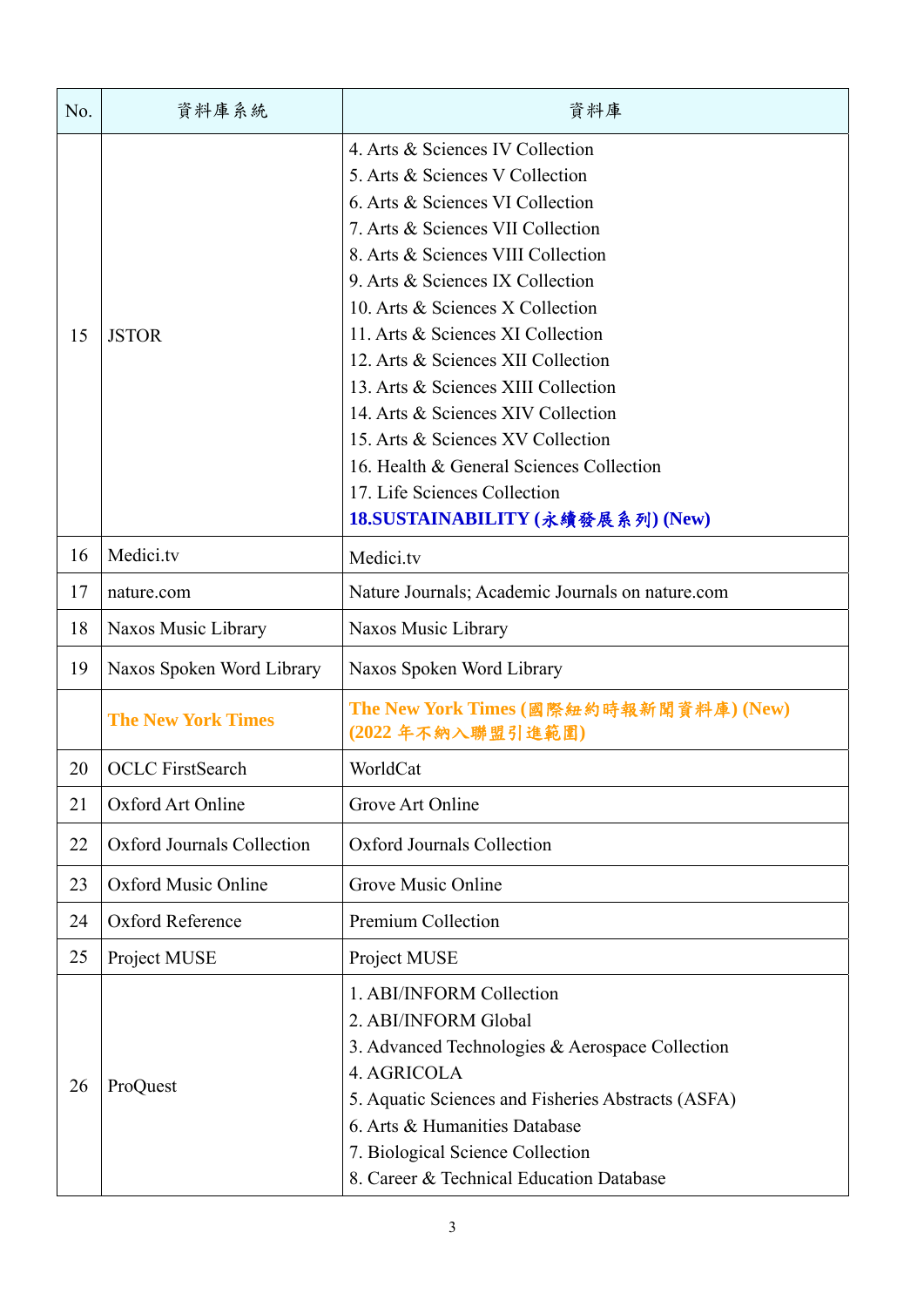| No. | 資料庫系統                        | 資料庫                                                                                                                                                                                                                                                                                                                                                                                                                                                                      |
|-----|------------------------------|--------------------------------------------------------------------------------------------------------------------------------------------------------------------------------------------------------------------------------------------------------------------------------------------------------------------------------------------------------------------------------------------------------------------------------------------------------------------------|
| 26  | ProQuest                     | 9. Education Database<br>10. Entrepreneurship Database<br>11. Library and Information Science Abstracts (LISA)<br>12. Linguistics and Language Behavior Abstracts (LLBA)<br>13. Materials Science Collection & Engineering Collection<br>14. Natural Science Collection<br>15. Periodicals Index Online (PIO)<br>16. Research Library<br>17. Sociological Abstracts<br>18. The Vogue Archive<br>19. ProQuest Dissertations & Theses A&I (PQDT) (研究機構適用)<br>※僅提供學校單位聯盟優惠價 |
| 27  | RefWorks                     | RefWorks (書目管理軟體)<br>※僅提供學校單位聯盟優惠價                                                                                                                                                                                                                                                                                                                                                                                                                                       |
| 28  | S&P Capital IQ               | Compustat on S&P Capital IQ<br>※僅特定研究機構適用                                                                                                                                                                                                                                                                                                                                                                                                                                |
| 29  | SAE Mobilus®                 | <b>Technical Papers</b><br>※僅提供學校單位聯盟優惠價                                                                                                                                                                                                                                                                                                                                                                                                                                 |
|     | <b>SAGE Knowledge</b>        | <b>SAGE Business Cases (New)</b><br>(2022年不納入聯盟引進範圍)                                                                                                                                                                                                                                                                                                                                                                                                                     |
|     | <b>SAGE Research Methods</b> | <b>SAGE Research Methods - Foundation (New)</b><br>(2022年不納入聯盟引進範圍)                                                                                                                                                                                                                                                                                                                                                                                                      |
|     | <b>Scholarcy</b>             | Scholarcy (AI 文章重點自動擷取工具) (New)<br>(2022年不納入聯盟引進範圍)                                                                                                                                                                                                                                                                                                                                                                                                                      |
| 30  | ScienceDirect                | ScienceDirect                                                                                                                                                                                                                                                                                                                                                                                                                                                            |
| 31  | SciFinder <sup>n</sup>       | SciFinder <sup>n</sup><br>※僅提供學校單位聯盟優惠價                                                                                                                                                                                                                                                                                                                                                                                                                                  |
| 32  | Scopus                       | Scopus                                                                                                                                                                                                                                                                                                                                                                                                                                                                   |
| 33  | Springer                     | Springer Journals                                                                                                                                                                                                                                                                                                                                                                                                                                                        |
| 34  | Taylor & Francis             | Taylor & Francis Journals                                                                                                                                                                                                                                                                                                                                                                                                                                                |
| 35  | Ulrichsweb                   | Ulrichsweb.com                                                                                                                                                                                                                                                                                                                                                                                                                                                           |
| 36  | Web of Science               | 1. Arts and Humanities Citation Index (A&HCI)<br>2. Science Citation Index Expanded (SCIE)<br>3. Social Sciences Citation Index (SSCI)<br>(Perpetual License)                                                                                                                                                                                                                                                                                                            |
| 37  | Wiley Online Library         | Wiley Online Library                                                                                                                                                                                                                                                                                                                                                                                                                                                     |